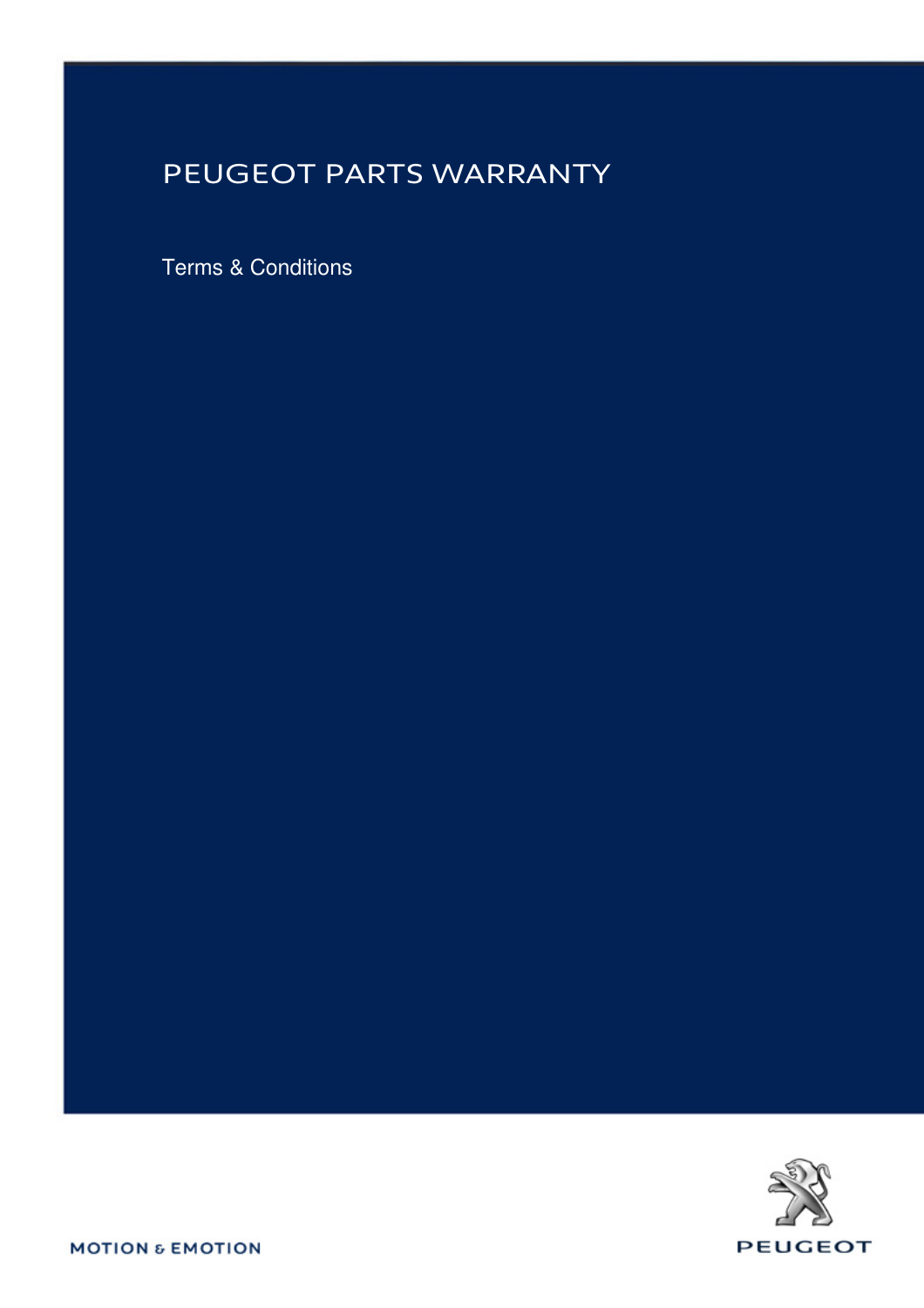

## TERMS AND CONDITIONS

This warranty is provided by Inchcape European Automotive Pty Ltd, ABN 97 070 000 789, trading as PEUGEOT Automobiles Australia, PO Box 8290, Norwest NSW 2153. Phone: 1800 307 607. Email: crt@peugeot.com.au.

Our goods come with guarantees that cannot be excluded under the Australian Consumer Law. You are entitled to a replacement or refund for a major failure and for compensation for any other reasonably foreseeable loss or damage. You are also entitled to have the goods repaired or replaced if the goods fail to be of acceptable quality and the failure does not amount to a major failure.

The Genuine Parts Warranty is in addition to the rights and remedies that consumers may have under the Competition and Consumer Act 2010 and other applicable Commonwealth, State and Territory legislation. The warranty does not affect those rights or remedies, except to the extent that their application may lawfully be excluded.

## WARRANTY ON SPARE PARTS AND ACCESSORIES

All new PEUGEOT Automobiles Australia replacement parts or accessories purchased where a customer has contributed towards the cost are covered by a 12 month, unlimited kilometres warranty from the date of sale by the Dealer to the customer. During the warranty period PEUGEOT Automobiles Australia will replace or repair free of charge all new genuine PEUGEOT Automobiles Australia replacement parts or accessories provided that:

1. The purchaser shall immediately, upon discovering any defect in the part, return it to the Dealer together with a receipt showing the date and place of purchase and particulars sufficient to enable the matter complained of to be identified.

2. The part has not been abused in any way or damaged by neglect, accident or improper use of fitting.

3. The part has not been altered, modified or adapted in any way.

4. The part and the vehicle to which it has been fitted have not been used for competition, racing or record attempts.

5. The part and the vehicle to which it has been fitted have been maintained in accordance with the manufacturer's published recommendations.

6. The repair or exchange is not required as a result of fair wear and tear.

Should your PEUGEOT genuine part or accessory require attention under the arrangements provided by this Warranty, you should:

- Take the part or accessory to the Dealer from which you purchased it

- Always provide your Dealer with full information regarding the nature of your request and as quickly as possible. Where the request is of a minor nature and the vehicle may be operated safely, the Dealer will arrange an appointment so that you avoid having to be without your vehicle for longer than necessary.

- Always present the Dealer with your PEUGEOT Automobiles Australia Warranty Booklet.